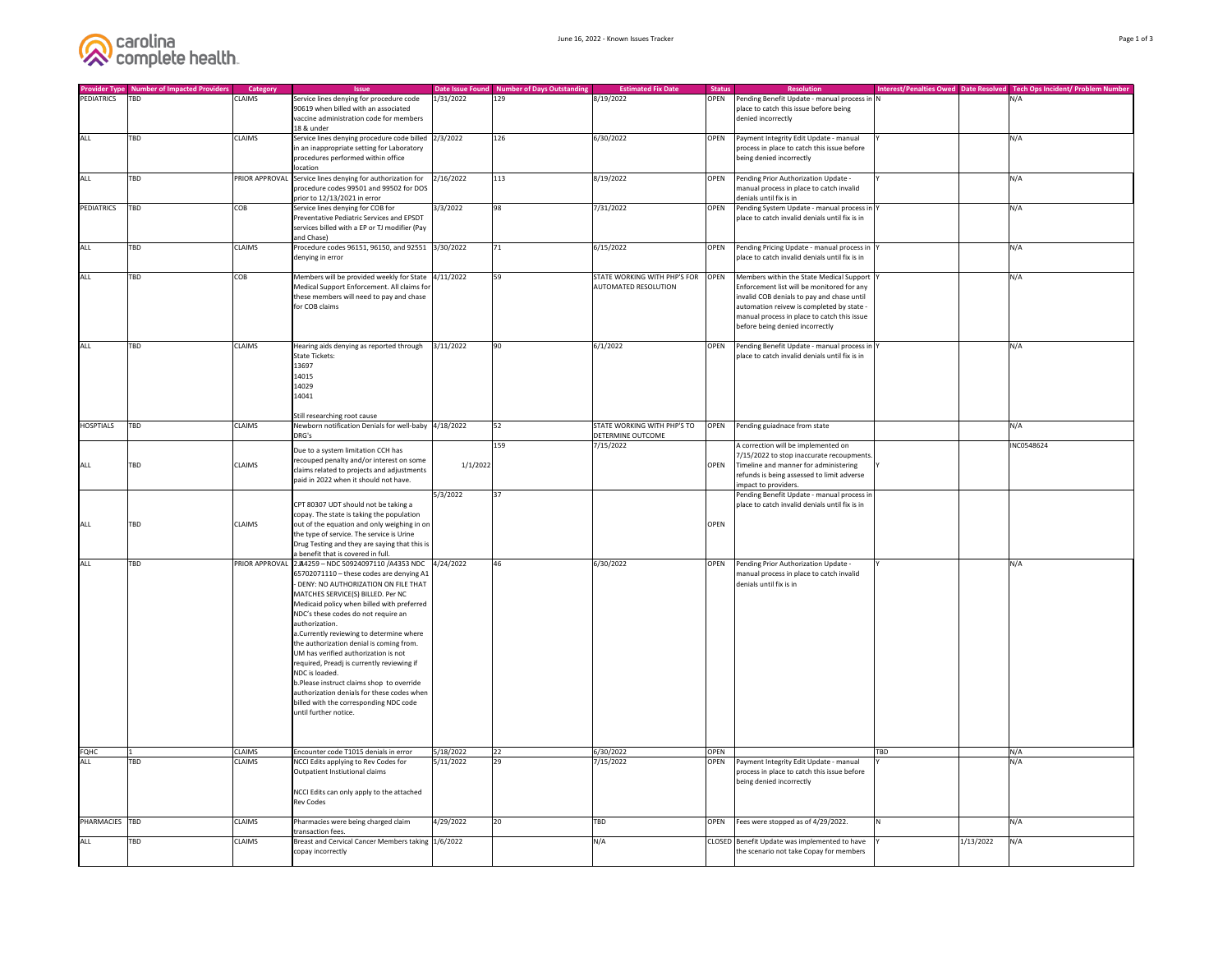

| <b>Provider Type</b> | Number of Impacted Providers | <b>Category</b> | <b>Issue</b>                                                                |            | Date Issue Found Number of Days Outstanding | <b>Estimated Fix Date</b> | <b>Resolution</b><br><b>Status</b>             | Interest/Penalties Owed Date Resolved Tech Ops Incident/ Problem Number |     |
|----------------------|------------------------------|-----------------|-----------------------------------------------------------------------------|------------|---------------------------------------------|---------------------------|------------------------------------------------|-------------------------------------------------------------------------|-----|
| PEDIATRICS           | <b>TBD</b>                   | <b>CLAIMS</b>   | EPSTD procedure codes 99381-99385,                                          | 12/17/2021 |                                             | N/A                       | CLOSED Benefit Update was implemented to       | 1/24/2022                                                               | N/A |
|                      |                              |                 | 99391-99395, 96110, 96161, 96127, 96160,                                    |            |                                             |                           | exclude EPSDT diagnosis codes from this        |                                                                         |     |
|                      |                              |                 | 99406-99409, 92551, 92552, 83655 billed                                     |            |                                             |                           | denial                                         |                                                                         |     |
|                      |                              |                 | with an EP Modifier for Medicaid Members                                    |            |                                             |                           |                                                |                                                                         |     |
|                      |                              |                 | Age 0-20 were denying for invalid diagnosis                                 |            |                                             |                           |                                                |                                                                         |     |
|                      |                              |                 | in error.                                                                   |            |                                             |                           |                                                |                                                                         |     |
| PEDIATRICS           | <b>TBD</b>                   | <b>CLAIMS</b>   | EPSDT services were denying for invalid                                     | 12/17/2021 |                                             | N/A                       | CLOSED Benefit Update was implemented to       | 1/24/2022                                                               | N/A |
|                      |                              |                 | modifier when billed with mod EP due to an                                  |            |                                             |                           | include EPSTD diagnosis codes so when          |                                                                         |     |
|                      |                              |                 | issue with Diagnosis Codes Z00.00, Z00.01,                                  |            |                                             |                           | billed they will no longer hit this benefit    |                                                                         |     |
|                      |                              |                 | Z01.110, Z01.10, Z00.121, Z00.129,                                          |            |                                             |                           |                                                |                                                                         |     |
|                      |                              |                 | Z00.110, Z00.111, Z02.89, Z01.00, Z01.01,                                   |            |                                             |                           |                                                |                                                                         |     |
|                      |                              |                 | Z01.118, Z23, Z28.3, Z13.88, Z77.011,                                       |            |                                             |                           |                                                |                                                                         |     |
|                      |                              |                 | Z11.1,Z00.00,Z00.01,Z01.110,Z01.10 not                                      |            |                                             |                           |                                                |                                                                         |     |
|                      |                              |                 | being included in this for Medicaid                                         |            |                                             |                           |                                                |                                                                         |     |
|                      |                              |                 | members                                                                     |            |                                             |                           |                                                |                                                                         |     |
| PEDIATRICS           | <b>TBD</b>                   | <b>CLAIMS</b>   | EPSDT services were denying for invalid                                     | 12/17/2021 |                                             | N/A                       | CLOSED Benefit Update was implemented to       | 1/24/2022                                                               | N/A |
|                      |                              |                 | modifier when billed with mod EP or FP due                                  |            |                                             |                           | include EPSTD diagnosis codes so when          |                                                                         |     |
|                      |                              |                 | to an issue with Diagnosis Codes Z00.00,                                    |            |                                             |                           | billed they will no longer hit this benefit    |                                                                         |     |
|                      |                              |                 | Z00.01, Z01.110, Z01.10, Z00.121, Z00.129,                                  |            |                                             |                           |                                                |                                                                         |     |
|                      |                              |                 | Z00.110, Z00.111, Z02.89, Z01.00, Z01.01,                                   |            |                                             |                           |                                                |                                                                         |     |
|                      |                              |                 | Z01.118, Z23, Z28.3, Z13.88, Z77.011,                                       |            |                                             |                           |                                                |                                                                         |     |
|                      |                              |                 | Z11.1,Z00.00,Z00.01,Z01.110,Z01.10 not                                      |            |                                             |                           |                                                |                                                                         |     |
|                      |                              |                 | being included in this for Medicaid                                         |            |                                             |                           |                                                |                                                                         |     |
|                      |                              |                 | members                                                                     |            |                                             |                           |                                                |                                                                         |     |
|                      |                              |                 |                                                                             |            |                                             |                           |                                                |                                                                         |     |
| ALL                  | 174                          | <b>CLAIMS</b>   | Procedure code 87880 denying procedure   1/27/2022                          |            |                                             | N/A                       | CLOSED CLIA IT Update was implemented to have  | 1/22/2022                                                               | N/A |
|                      |                              |                 | not allowed for CLIA certification type in                                  |            |                                             |                           | the scenario not deny EXc2                     |                                                                         |     |
|                      |                              |                 | error when billed with QW modifier.                                         |            |                                             |                           |                                                |                                                                         |     |
|                      |                              |                 |                                                                             |            |                                             |                           |                                                |                                                                         |     |
| N/A                  | N/A                          | <b>CLAIMS</b>   | Procedure code 99401 when billed with Z23 1/31/2022                         |            |                                             | N/A                       | CLOSED Benefit Update was implemented to have  | 2/10/2022                                                               | N/A |
|                      |                              |                 | taking copay incorrectly                                                    |            |                                             |                           | the scenario not take Copay for members        |                                                                         |     |
|                      |                              |                 |                                                                             |            |                                             |                           |                                                |                                                                         |     |
| <b>ALL</b>           | <b>TBD</b>                   |                 | PRIOR APPROVAL Service denying for Authorizations for                       | 2/3/2022   |                                             | N/A                       | CLOSED Benefit Update implemented              | 2/24/2022                                                               | N/A |
|                      |                              |                 | services within the Covid Flexibility Waiver.                               |            |                                             |                           |                                                |                                                                         |     |
|                      |                              |                 |                                                                             |            |                                             |                           |                                                |                                                                         |     |
| <b>ALL</b>           | TBD                          | <b>CLAIMS</b>   | Service lines denying missing taxonomy for 2/8/2022                         |            |                                             | N/A                       | CLOSED  IT Update Implemented                  | 3/27/2022                                                               | N/A |
|                      |                              |                 | paper claims containing Rendering and                                       |            |                                             |                           |                                                |                                                                         |     |
|                      |                              |                 | Servicing Provider Taxonomy in error                                        |            |                                             |                           |                                                |                                                                         |     |
| <b>CME</b>           | TBD                          | <b>CLAIMS</b>   | Claims billed related to CME services should 9/13/2021                      |            | 269                                         | N/A                       | CLOSED Benefit and Pricing Implemented         | 3/24/2022                                                               | N/A |
|                      |                              |                 | pay if billed with required form                                            |            |                                             |                           |                                                |                                                                         |     |
| <b>ALL</b>           | <b>TBD</b>                   | <b>CLAIMS</b>   | Service lines denying add on code billed                                    | 2/10/2022  |                                             | N/A                       | CLOSED Benefit Update was implemented to have  | 3/24/2022                                                               | N/A |
|                      |                              |                 | without primary procedure for procure                                       |            |                                             |                           | the scenario to not deny QE                    |                                                                         |     |
|                      |                              |                 | codes G0279 when billed with procedure                                      |            |                                             |                           |                                                |                                                                         |     |
|                      |                              |                 | codes 77065-77067 in error                                                  |            |                                             |                           |                                                |                                                                         |     |
| ALL                  | <b>TBD</b>                   | <b>CLAIMS</b>   | Service lines denying EXQE for procure                                      | 2/10/2022  |                                             | N/A                       | CLOSED Benefit Update was implemented to have  | 3/1/2022                                                                | N/A |
|                      |                              |                 | codes 77063 when billed with procedure                                      |            |                                             |                           | the scenario to not deny QE                    |                                                                         |     |
|                      |                              |                 | codes 77065-77067                                                           |            |                                             |                           |                                                |                                                                         |     |
| <b>ALL</b>           | <b>TBD</b>                   | <b>CLAIMS</b>   | Service lines denying CPT & Location are                                    | 2/11/2022  |                                             | N/A                       | CLOSED Benefit Update was implemented to have  | 2/16/2022                                                               | N/A |
|                      |                              |                 | not compatible for procedure code Q3014                                     |            |                                             |                           | the scenario to not deny for invalid location  |                                                                         |     |
|                      |                              |                 | denying for all providers that are not<br><b>FQHC's or RHC's</b>            |            |                                             |                           |                                                |                                                                         |     |
|                      |                              |                 |                                                                             |            |                                             |                           |                                                |                                                                         |     |
| PEDIATRICS           | <b>TBD</b>                   | <b>CLAIMS</b>   | Service lines denying benefit limit reached                                 | 2/24/2022  |                                             | N/A                       | CLOSED Benefit and Pricing Updated Implemented | 3/18/2022                                                               | N/A |
|                      |                              |                 | for well child exams based on rolling year<br>instead of calendar in error. |            |                                             |                           | to pay well child exams appropriately          |                                                                         |     |
|                      |                              |                 |                                                                             |            |                                             |                           |                                                |                                                                         |     |
| <b>ALL</b>           | <b>TBD</b>                   | <b>CLAIMS</b>   | Service lines denying CPT & Location are                                    | 2/24/2022  |                                             | N/A                       | CLOSED Benefit and Pricing Updated Implemented | 3/9/2022                                                                | N/A |
|                      |                              |                 | not compatible for procedure codes D0145                                    |            |                                             |                           | to pay appropriately                           |                                                                         |     |
|                      |                              |                 | & D1206 when billed in locations 03,                                        |            |                                             |                           |                                                |                                                                         |     |
|                      |                              |                 | 11, 12, 13, 14, 15, 19, 21, 22, 24, 31, 32, 54,                             |            |                                             |                           |                                                |                                                                         |     |
|                      |                              |                 | 49,71,50,72                                                                 |            |                                             |                           |                                                |                                                                         |     |
| <b>ALL</b>           | <b>TBD</b>                   | <b>CLAIMS</b>   | <b>Procedure Codes</b>                                                      | 3/24/2022  |                                             | N/A                       | CLOSED Benefit and Pricing Updated Implemented | 4/7/2022                                                                | N/A |
|                      |                              |                 | J1050,J7296,J7297,J7298,J7300,J7301,J730                                    |            |                                             |                           | to pay appropriately                           |                                                                         |     |
|                      |                              |                 | 7, S4993 denying for off-label diagnosis                                    |            |                                             |                           |                                                |                                                                         |     |